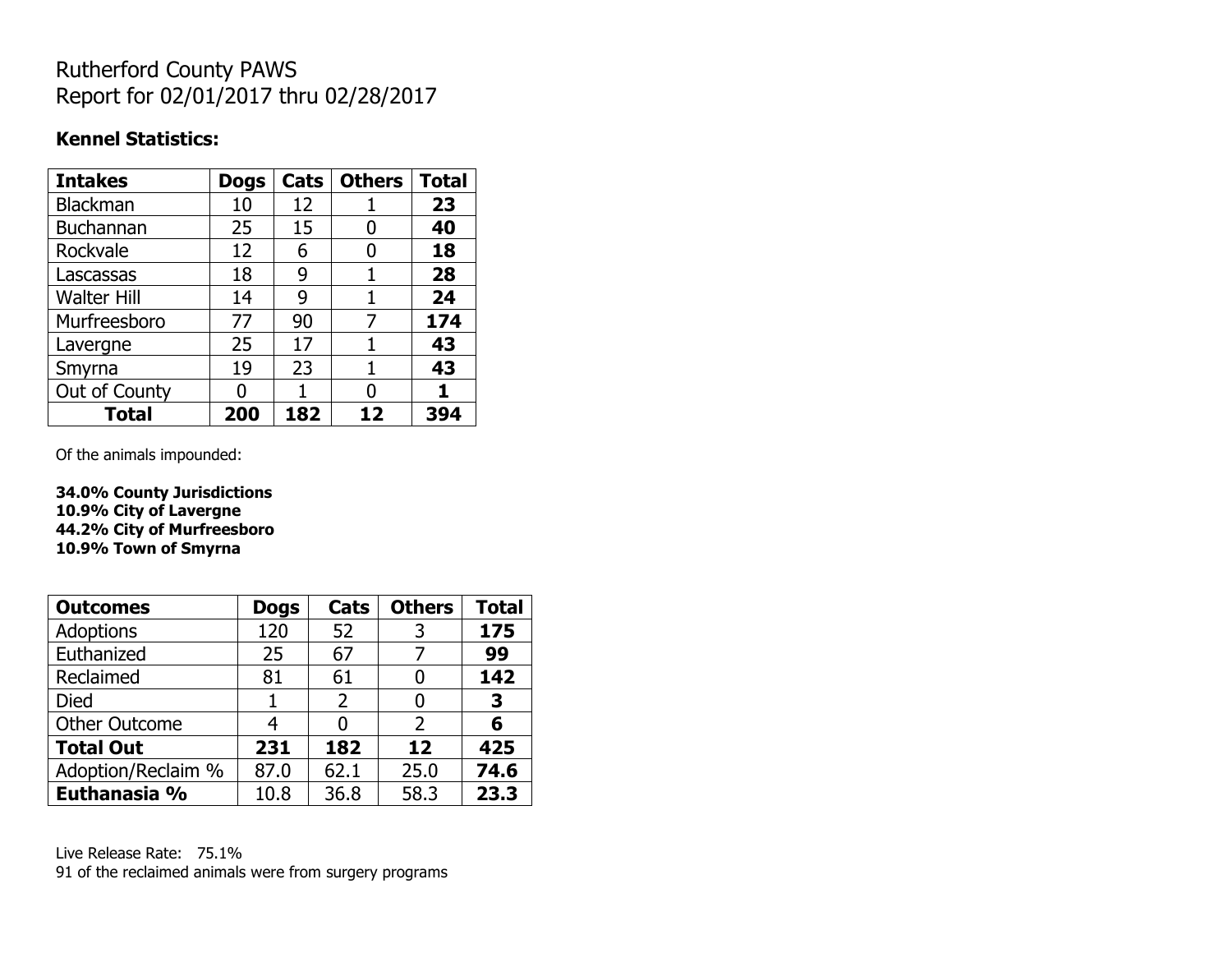Animals left in shelter on 02/28/2017: 99

1726 People visited the shelter looking for a lost /new pet.

1480 Logged calls/voice mails for the month.

#### **Activity Report by Jurisdiction:**

| Zones           | <b>Calls Received</b> | Calls Completed |
|-----------------|-----------------------|-----------------|
| <b>Blackman</b> | 131                   | 133             |
| Buchannan       | 146                   | 147             |
| Lavergne        | 215                   | 218             |
| Lascassas       | 157                   | 160             |
| Murfreesboro    | 407                   | 414             |
| Rockvale        | 101                   | 100             |
| Smyrna          | 123                   | 121             |
| Walter Hill     | 92                    | 94              |
| Out of Area     | 8                     | 8               |
| <b>Total</b>    | 1380                  | 1395            |

46.0% County Jurisdictions 15.6% City of Lavergne 29.5% City of Murfreesboro 8.9% Town of Smyrna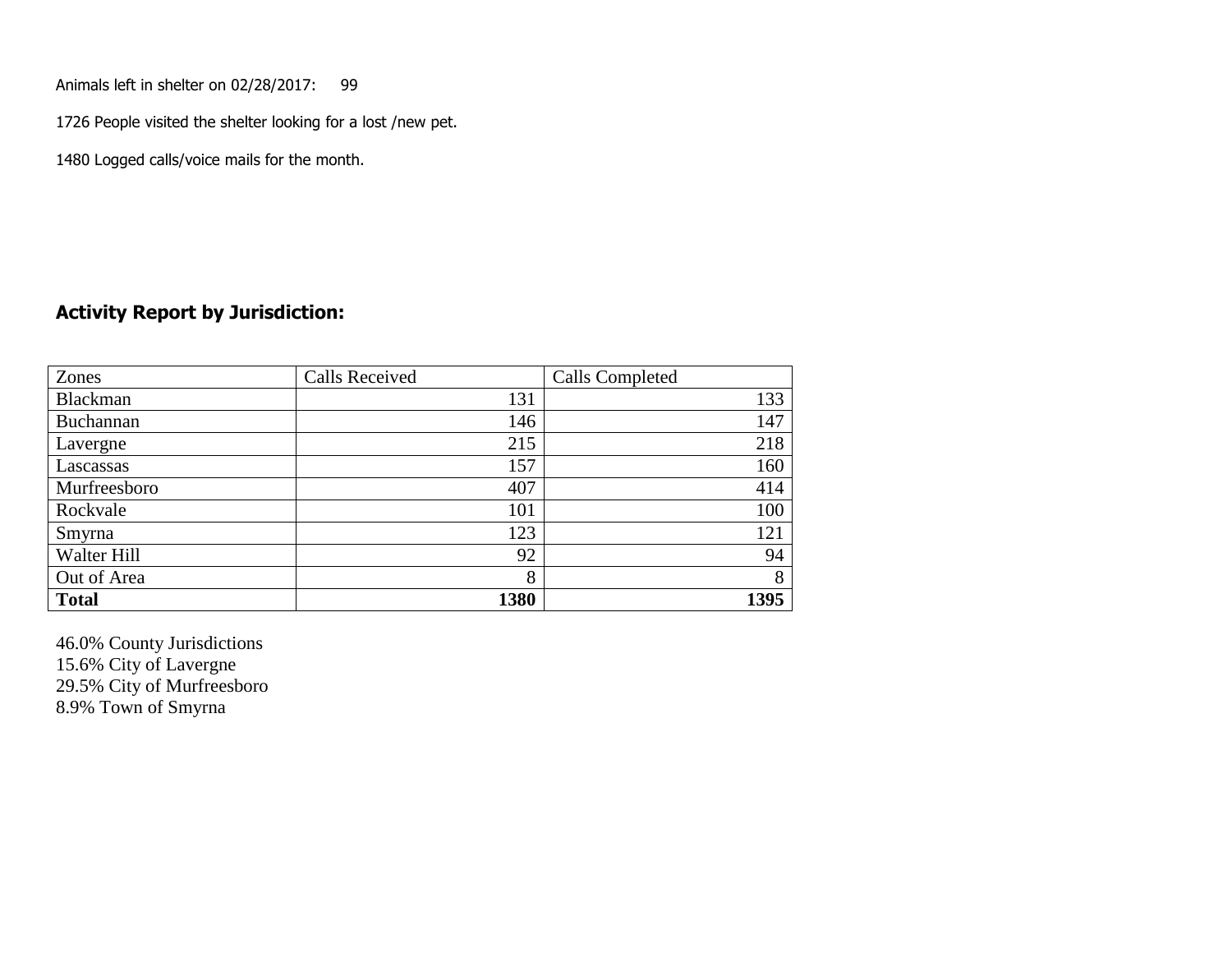# **Mileage:**

| <b>Officer</b> | <b>Miles</b> |
|----------------|--------------|
| 422            | 1689         |
| 423            | 1536         |
| 425            | 992          |
| 427            | 1178         |
| 428            | 1069         |
| 430            | 1084         |
| 431            | 293          |
| 437            | 1404         |
|                |              |
|                |              |
|                |              |
|                |              |
|                |              |
|                |              |
|                |              |
|                |              |
|                |              |
| <b>Total</b>   | 9245         |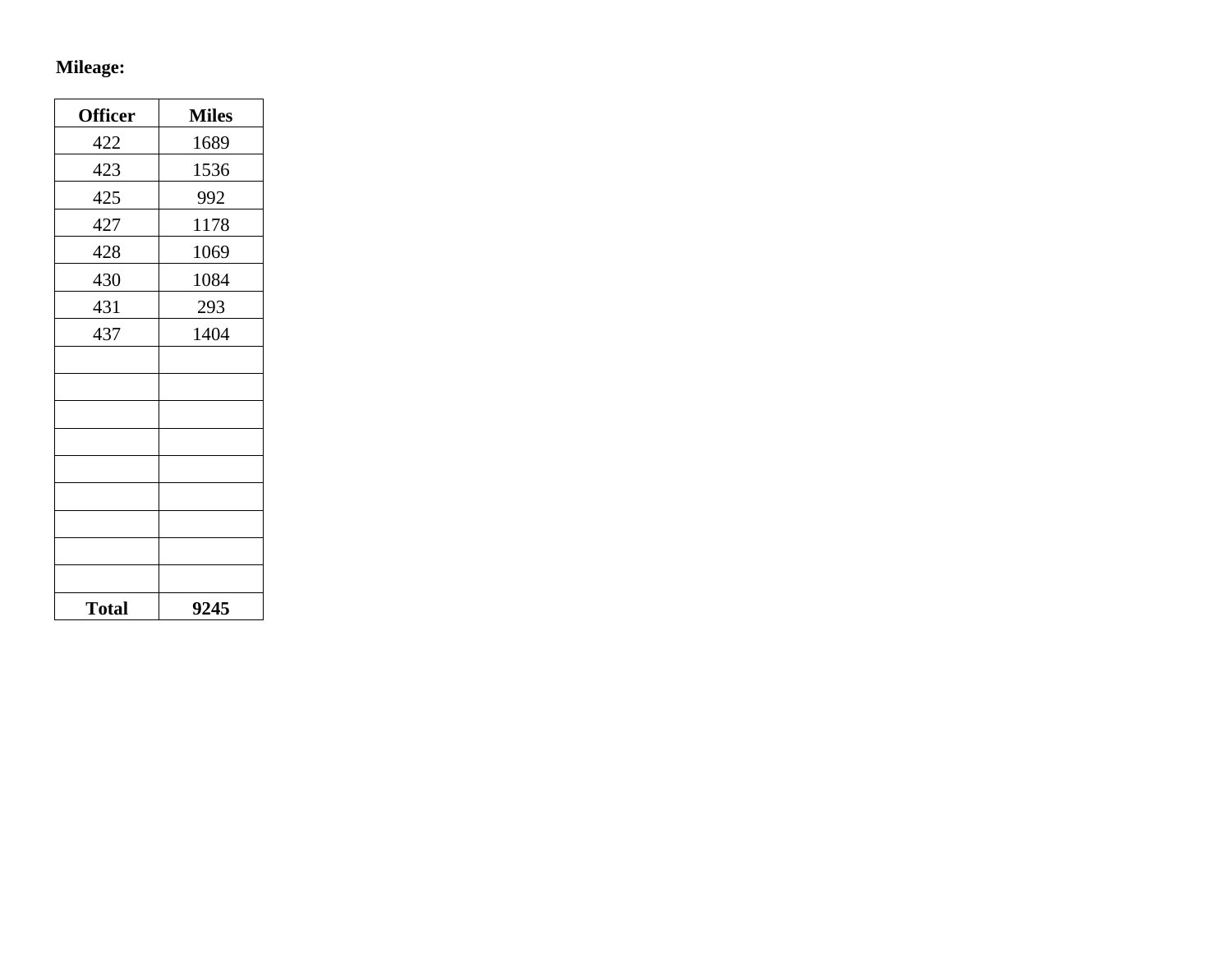## Fiscal Year-to-Date Report 07/01/16 thru 02/28/2017

#### **Kennel Statistics:**

| <b>Intakes</b>     | <b>Dogs</b> | Cats | <b>Others</b> | <b>Total</b> |
|--------------------|-------------|------|---------------|--------------|
| Blackman           | 147         | 196  | 4             | 347          |
| Buchannan          | 146         | 139  | 2             | 287          |
| Rockvale           | 134         | 129  | 8             | 271          |
| Lascassas          | 142         | 146  | 5             | 293          |
| <b>Walter Hill</b> | 103         | 109  | 3             | 215          |
| Murfreesboro       | 781         | 916  | 110           | 1807         |
| Lavergne           | 191         | 248  | 34            | 473          |
| Smyrna             | 206         | 331  | 26            | 563          |
| Out of County      | 35          | 69   | O             | 104          |
| <b>Total</b>       | 1885        | 2283 | 192           | 4360         |

Of the animals impounded since July 01:

**34.7% County Jurisdictions**

**10.9% City of Lavergne**

**41.5% City of Murfreesboro**

**12.9% Town of Smyrna**

| <b>Outcomes</b>      | <b>Dogs</b> | Cats | <b>Others</b> | <b>Total</b> |
|----------------------|-------------|------|---------------|--------------|
| <b>Adoptions</b>     | 967         | 947  | 29            | 1943         |
| Euthanized           | 254         | 821  | 59            | 1134         |
| Reclaimed            | 633         | 499  | 4             | 1136         |
| <b>Died</b>          | 16          | 50   | 10            | 76           |
| <b>Other Outcome</b> | 25          | 29   | 90            | 144          |
| <b>Total Out</b>     | 1895        | 2346 | 192           | 4433         |
| Adoption/Reclaim %   | 84.4        | 61.6 | 17.2          | 69.5         |
| Euthanasia %         | 13.4        | 35.0 | 30.7          | 25.6         |

Live Release Rate: 71.6%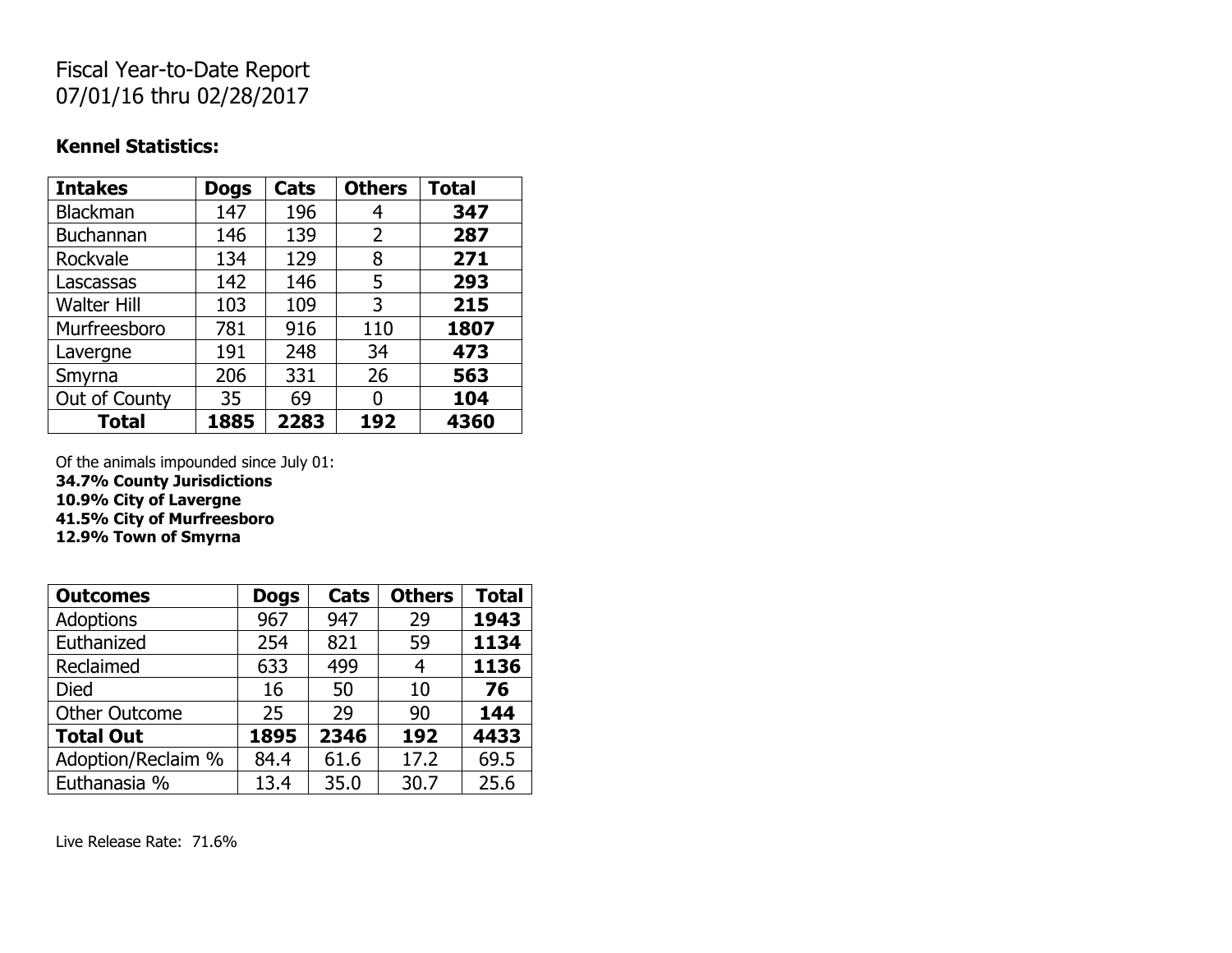17533 People have visited the shelter since July 01, 2016 looking for a lost /new pet.

15462 Logged calls/voice mails since July 01, 2016.

### **Activity Report by Jurisdiction:**

| Zones           | <b>Calls Received</b> | Calls Completed |
|-----------------|-----------------------|-----------------|
| <b>Blackman</b> | 1345                  | 1348            |
| Buchannan       | 921                   | 923             |
| Lavergne        | 1740                  | 1747            |
| Lascassas       | 860                   | 863             |
| Murfreesboro    | 4284                  | 4295            |
| Rockvale        | 764                   | 763             |
| Smyrna          | 1263                  | 1260            |
| Walter Hill     | 729                   | 731             |
| Out of Area     | 57                    | 57              |
| <b>Total</b>    | 11963                 | 11987           |

39.0% County Jurisdictions 14.6% City of Lavergne 35.8% City of Murfreesboro 10.6% Town of Smyrna